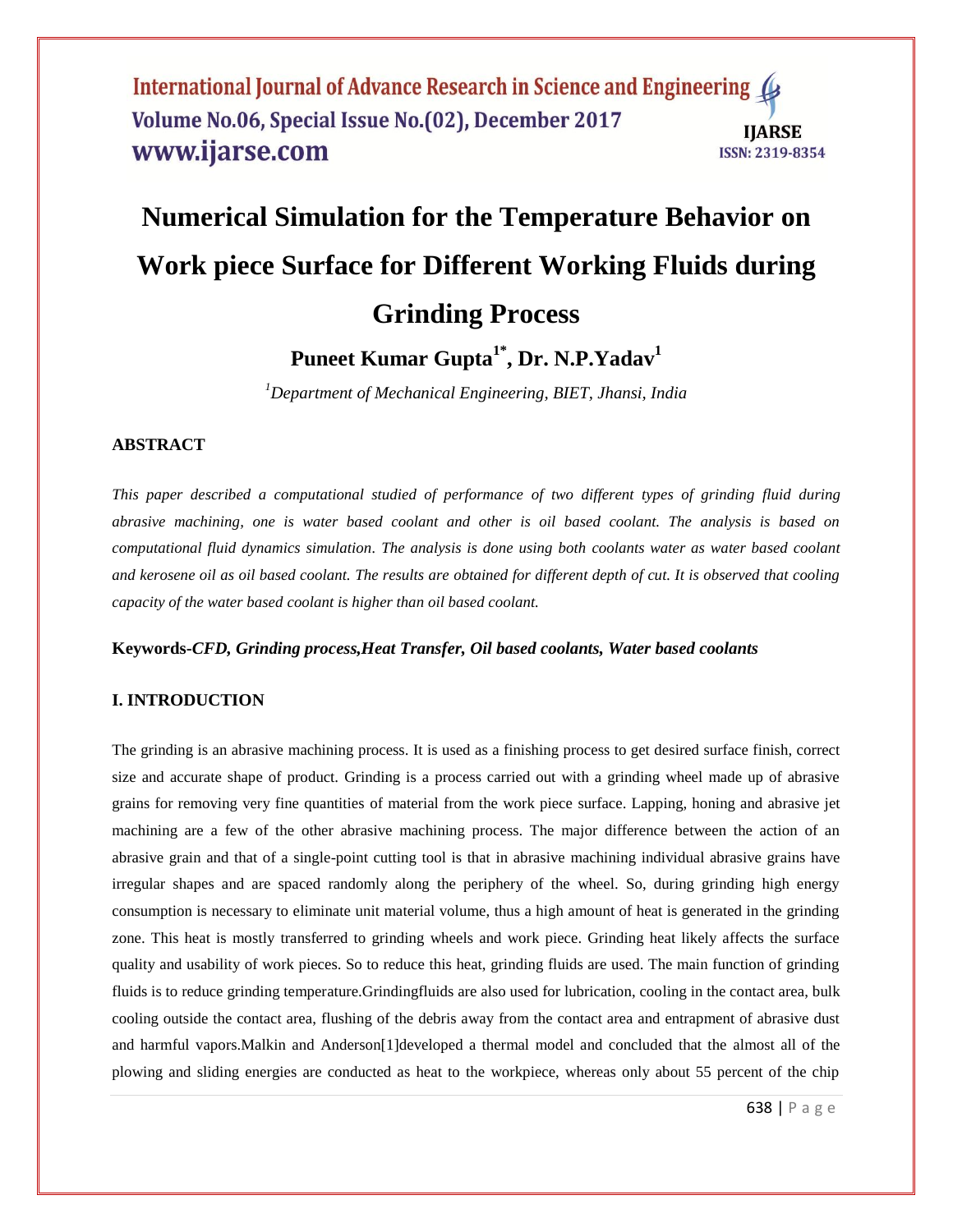#### International Journal of Advance Research in Science and Engineering Volume No.06, Special Issue No.(02), December 2017 **IIARSE** www.ijarse.com **ISSN: 2319-8354**

formation energy is conducted to the workpiece. Lavine and Jen [2]developed a model that predicts the workpiece temperature as a function of the various parameters. The results were presented in terms of a non-dimensional temperature, which depends on seven non-dimensional parameters.Stefan et al. [3] explain CFD models used to simulate the fluid flow and heat transfer in a grinding process. Simulation of grinding process using CFD by creating 3-D model gives the accurate picture and information regarding distribution of temperatures, pressures, fluid flow pattern in and around the grinding region. Rowe et al. [4]studied the critical factors for the control of thermal damage in grinding at conventional work speeds have been established with reference to experimental and previously published work.Brinksmeier et. al. [5] classified the grinding fluids in two categories, one is oil based coolants and other is water based coolant. Oil based coolant usually consist of 80-95 % basic oil and works by the creation of separation film between grinding wheel and work piece decreases friction, high pressure and temperature during machining process. Oil based coolants further classified as mineral oils, hydrocrack oils, polyalphaolefines, synthetic ester. Water based emulsions or solutions are used if high cooling efficiency and washing away capabilities are neededLavine et al. [6]have discussed a model in which they compare the workpiece temperature rises in grinding, and to explore the effect of the location of heat generation.Morgan et al. [7] addressed the quantity of fluid required for grinding and the method of application in their paper. The results from their research suggest that supply flow rate needs to be 4 times the achievable useful flow rate.Jin and Stephenson[8]studied the convection heat transfer coefficient of the grinding fluids. The experimental measurements to convectional heat transfer coefficient for different grinding fluids have been carried out and they discuss that the heat transfer coefficient depends on the grinding wheel speed and the fluid film thickness within the contact zone. It is also explained that convective heat transfer coefficient of the grinding fluid increases with the increase in grinding wheel velocity.Moulik et al. [9]formulated a finite element model, to calculate the temperature and stresses arising due to moving source of heat. Athanasios and Mamalis[10]have discussed a finite element model for the simulation of grinding of hardened steels with aluminium oxide wheels. For this task the implicit FEM code MARC is used**.**  Aurich et al. [11]studied an overview of current simulation methods describing the interaction of grinding process and grinding machine structure, e.g. vibrations, deflections and thermal deformations. Doman and Sudermann[12]have discussed 2-D and 3-Dfinite element models. The scale of modelling approaches either macro or micro scale. Macro scale models consider the overall wheel-workpiece interaction while micro scale models focus on the individual grain workpiece interaction. In the present steady the abrasive machining by grinding is used in presence of two grinding fluids. Thermal performance is predicted by CFD simulation through Ansys Software [13] at different depth of cut. The results are predicted by validation of present model.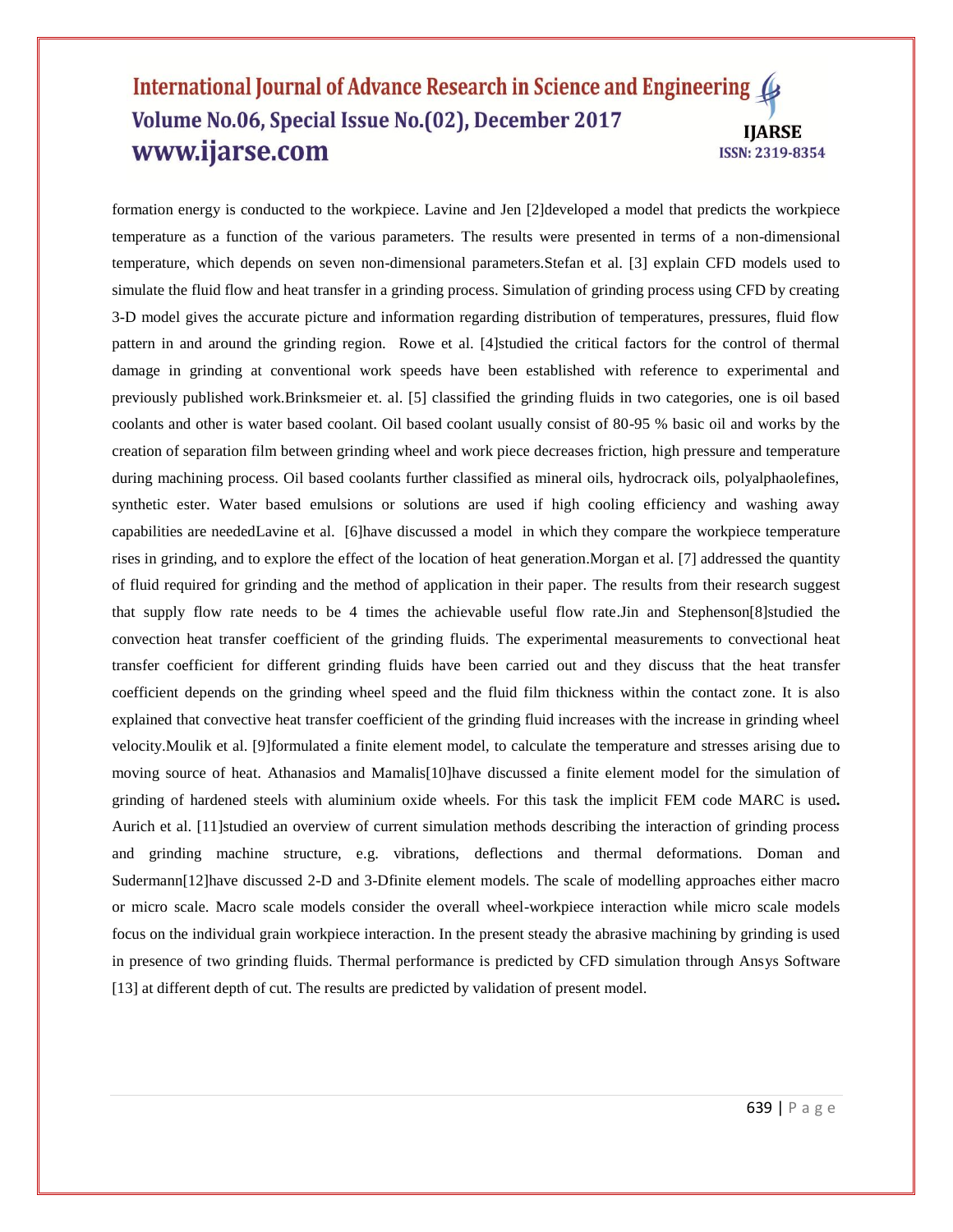#### International Journal of Advance Research in Science and Engineering Volume No.06, Special Issue No.(02), December 2017 **IIARSE** www.ijarse.com **ISSN: 2319-8354**

#### **II MATHEMATICAL MODELING**

#### 2.1 **Momentum Equation**-

The steady, incompressible, Reynolds Averaged Navier- Stokes equations are employed for the flow calculation. Therefore the momentum equation can be written as [3,13]:

$$
S_i = -(\frac{\mu}{\alpha} \cdot \boldsymbol{\mathcal{V}}_i + C_2 \cdot \frac{1}{2} \cdot \rho. |\nu| \cdot \nu_i)
$$
 (1)

Where,  $S_i$  is the source term for the i-th (x,y or z) momentum equation, |v| is the velocity,  $\alpha$  is the permeability,  $C_2$  is the inertial resistance factorand  $\mu$  is the fluid viscosity.

#### **2.2Energy Equation**-

The standard energy transport equation [3,13] in contact zone is used with modifications to the conduction flux. In the contact zone, the conduction flux uses an effective conductivity:

$$
\nabla.(\vec{\boldsymbol{v}}(\rho_f.E_f+\rho))=\nabla. [k_{eff}.\nabla. T-(\sum_i \boldsymbol{h}_i.J_i)+(\overline{\overline{\boldsymbol{\tau}}}. \overline{\boldsymbol{v}})]+S_f(2)
$$

#### **2.3Heat Generation Modeling-**

The main sources of heat in grinding are caused due to those grains which are rubbing surfaces of work piece. Therefore, the strength of an elementary heat source  $Q_{1Z}$  can be expressed as[3]:

$$
Q_{1z} = F_{vz} . v_t . t_z \tag{3}
$$

Where

- $\bullet$   $F_{vz} = F_{vm} / N_a$ . A<sub>k</sub> is the main grinding force (F<sub>vm</sub> is total main grinding force, N<sub>a</sub> is number of active grains per unit of surface of grinding wheel,  $A_k$  is the contact surface area between grinding wheel and grinded part),
- $\mathbf{\hat{v}}$  v<sub>t</sub> is grinding wheel circumferential velocity.

$$
t_{z} = \frac{\sqrt{a.D_{t}}}{V_{t}}(4)
$$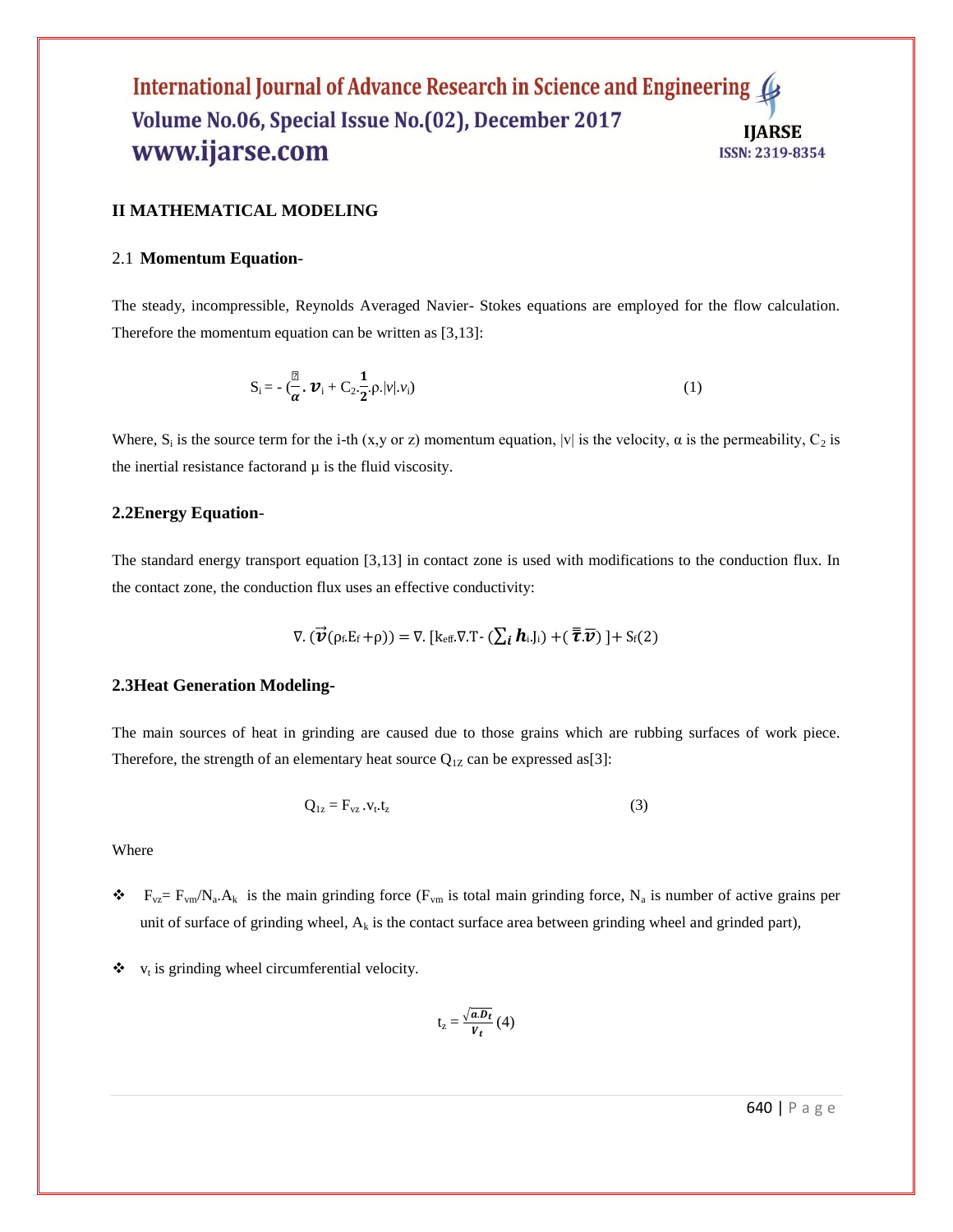#### International Journal of Advance Research in Science and Engineering 4 Volume No.06, Special Issue No.(02), December 2017 **IIARSE** www.ijarse.com **ISSN: 2319-8354**

 $\cdot \cdot$   $t_z$  is period of time during which grain cuts the workpiece (a is grinding depth, Dt is diameter of grinding wheel).

The final equation for the total heat source strength is obtained by Equation (5) [3];

$$
\boldsymbol{Q}'=\frac{v_p}{v_t}.\ \boldsymbol{a}^{\frac{3}{2}}.\boldsymbol{D}_{t}^{\frac{1}{2}}.\boldsymbol{k}_{\text{vm}}(5)
$$

Where  $v_p$  is work piece speed and  $k_{vm}$  is specific main grinding resistance. Specific main Grinding resistance was calculated using the equation [3];

$$
K_{\text{vm}} = \frac{c_k}{\epsilon_{k}/A} \tag{6}
$$

2.4. Turbulence Modeling-

In this simulation, the Reynold Stress Model is used as discussed in Stefen et al. [3]

$$
\frac{\partial}{\partial t}(\rho.\overline{\bm{u}}_i,\overline{\bm{u}}_j) + \frac{\partial}{\partial x_k}(\rho.u_k.\overline{\bm{u}}_i,\overline{\bm{u}}_j) = -\frac{\partial}{\partial x_k}[\rho.\overline{\bm{u}}_i.\overline{\bm{u}}_j.\overline{\bm{u}}_k + \overline{\rho}.\overline{(\delta_{kj}.\overline{\bm{u}}_i + \overline{\delta_{kj}}.\overline{\bm{u}}_j)] + \frac{\partial}{\partial x_k}[\mathbf{u}.\frac{\partial}{\partial x_k}(\overline{\bm{u}}_i.\overline{\bm{u}}_j)]
$$
  
-
$$
\rho.(\overline{\bm{u}}_i.\overline{\bm{u}}_j.\frac{\partial}{\partial x_k}\bm{u}_j + \overline{\bm{u}}_j.\overline{\bm{u}}_i.\frac{\partial}{\partial x_k}u_i) - \rho. \beta.(\mathbf{g}_i.\overline{\bm{u}}_j.\overline{\bm{\theta}} + \mathbf{g}_j.\overline{\bm{u}}_i.\overline{\bm{\theta}}) + \rho.(\frac{\partial}{\partial x_j}u_i + \frac{\partial}{\partial x_l}u_j) - 2\mu.\frac{\partial}{\partial x_k}u_i.\frac{\partial}{\partial x_k}u_j
$$
  
-
$$
2.\rho.f_k.(\overline{\bm{u}}_i.\overline{\bm{u}}_m.\overline{\epsilon}_{ikm} + \overline{\bm{u}}_i.\overline{\bm{u}}_m.\overline{\epsilon}_{jkm}) + S_{user}(7)
$$

#### **III NUMERICAL SIMULATION**

The flow domain consists of a rotating grinding wheel which is rotating in clockwise direction, the upper layer of workpiece, the grinding zone, a nozzle from where grinding fluid is coming and the shield. The diameter of rotating grinding wheel is 340 mm, the radius of the shield is 180 mm, the area of workpiece is 580mm\*150mm, the area of the grinding zone is 50mm \*30mm. The grinding depth is 1mm. The size of the nozzle is 5mm.The width of the wheel is 50 mm. The grinding geometry is shown in following Fig.1. The grid size is selected for the number of elements 520473 by grid independent test.The validation of present studied was done with Stefan et al. [3]by comparing maximum change in temperature. The parameters for the simulation are given in Tables 1 and 2.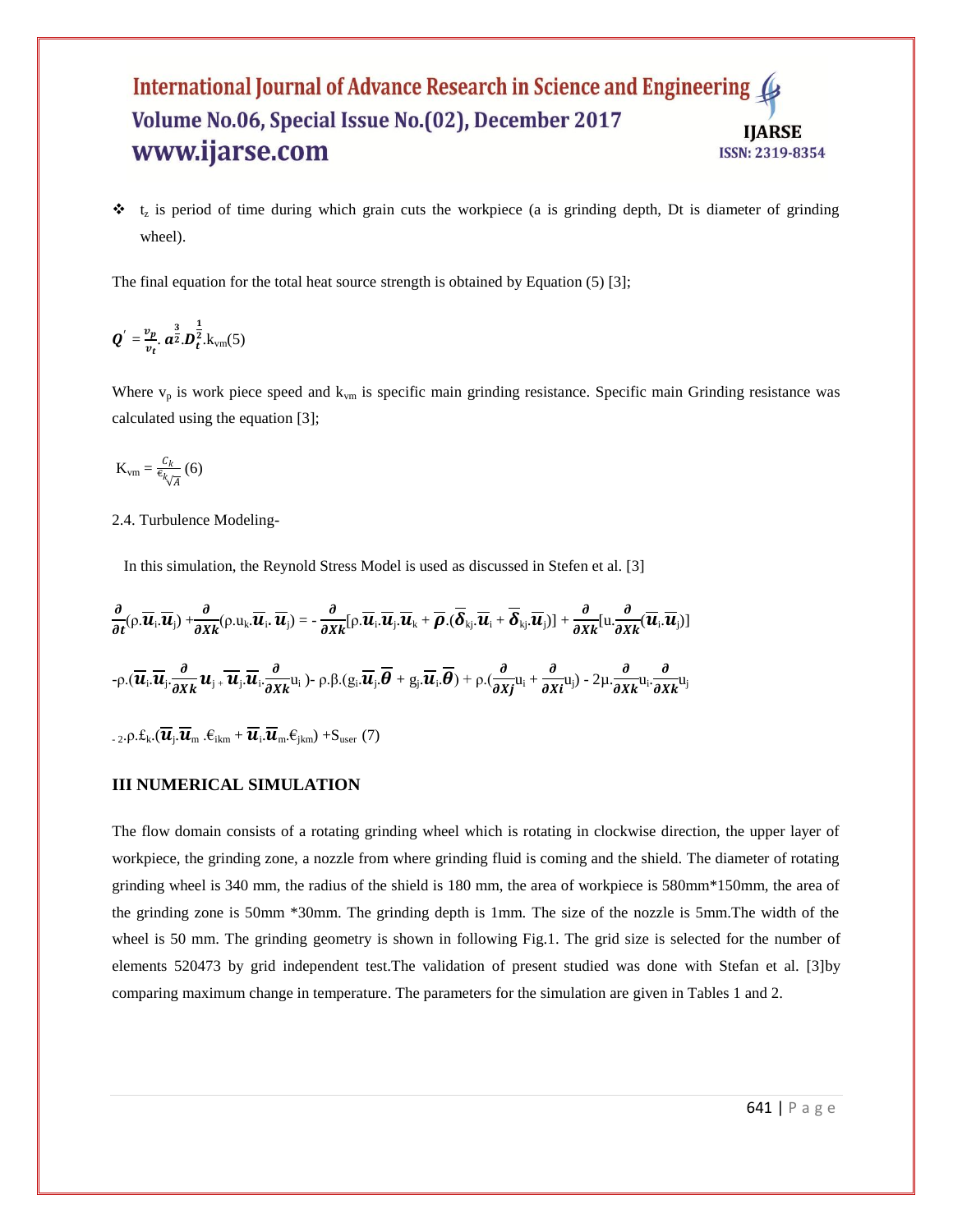International Journal of Advance Research in Science and Engineering ( Volume No.06, Special Issue No.(02), December 2017 **IJARSE** www.ijarse.com ISSN: 2319-8354



**Fig. 1- Geometry of Grinding Process [3] Fig. 2-Meshed Geometry with symmetry**

| [3,13]       |                 |
|--------------|-----------------|
| Water        |                 |
| <b>Based</b> | <b>Kerosene</b> |
| coolant      | oil             |
| 998.2        | 780             |
| 4182         | 2090            |
|              |                 |
| 0.6          | 0.149           |
|              | 0.0024          |
| 0.001003     |                 |
|              |                 |

#### **Table 1.Different Properties of Grinding Fluids**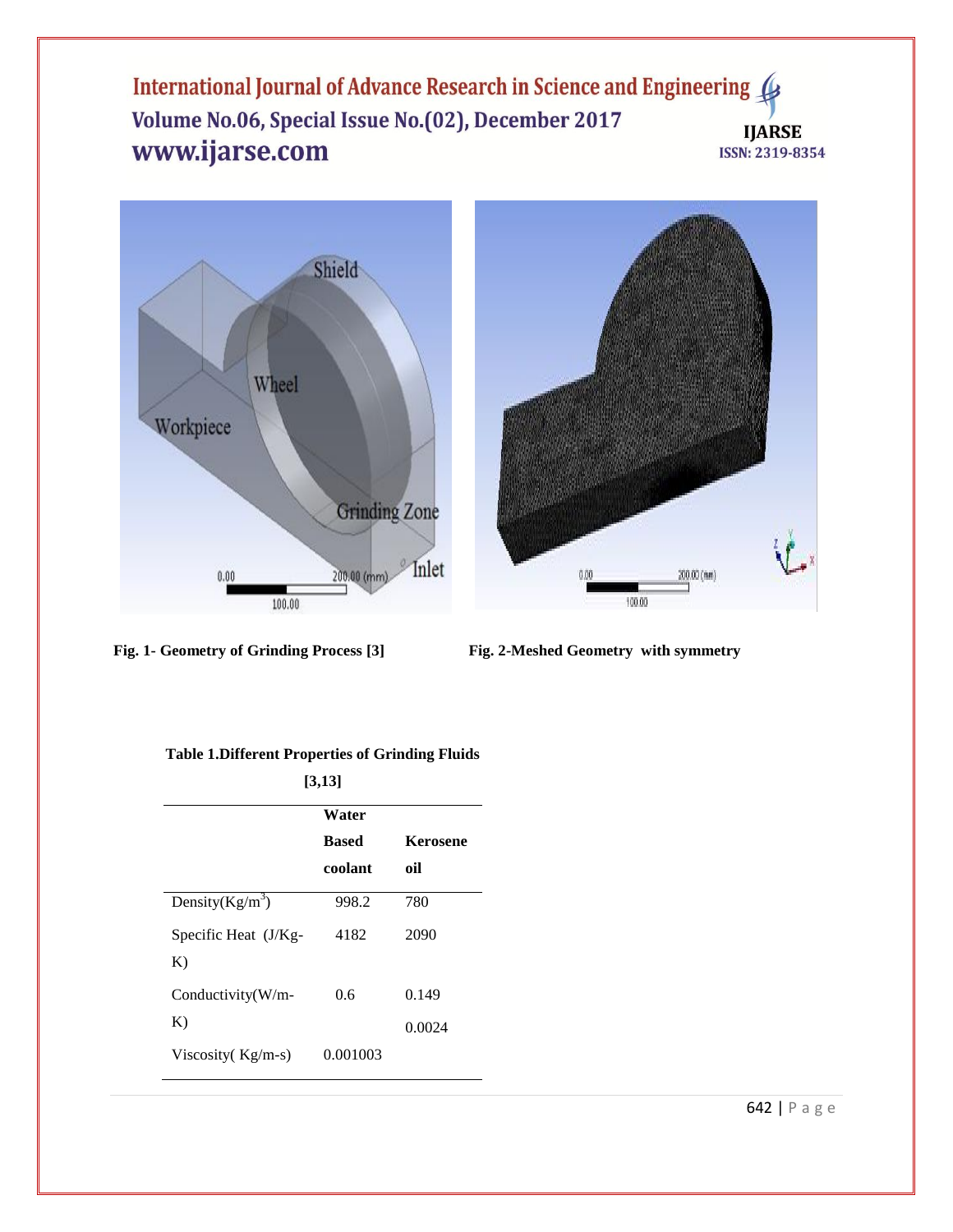# International Journal of Advance Research in Science and Engineering Volume No.06, Special Issue No.(02), December 2017 **IJARSE** www.ijarse.com ISSN: 2319-8354



# **IV RESULT AND DISCUSSION**

**Fig.3-Contour for total temperature in the grinding zone when water based coolant is used as grinding fluid at 68 m/s wheel velocity for the depth of cut(a)0.5 mm (b)0.7 mm(c)0.9 mm (d)1.1 mm**



643 | P a g e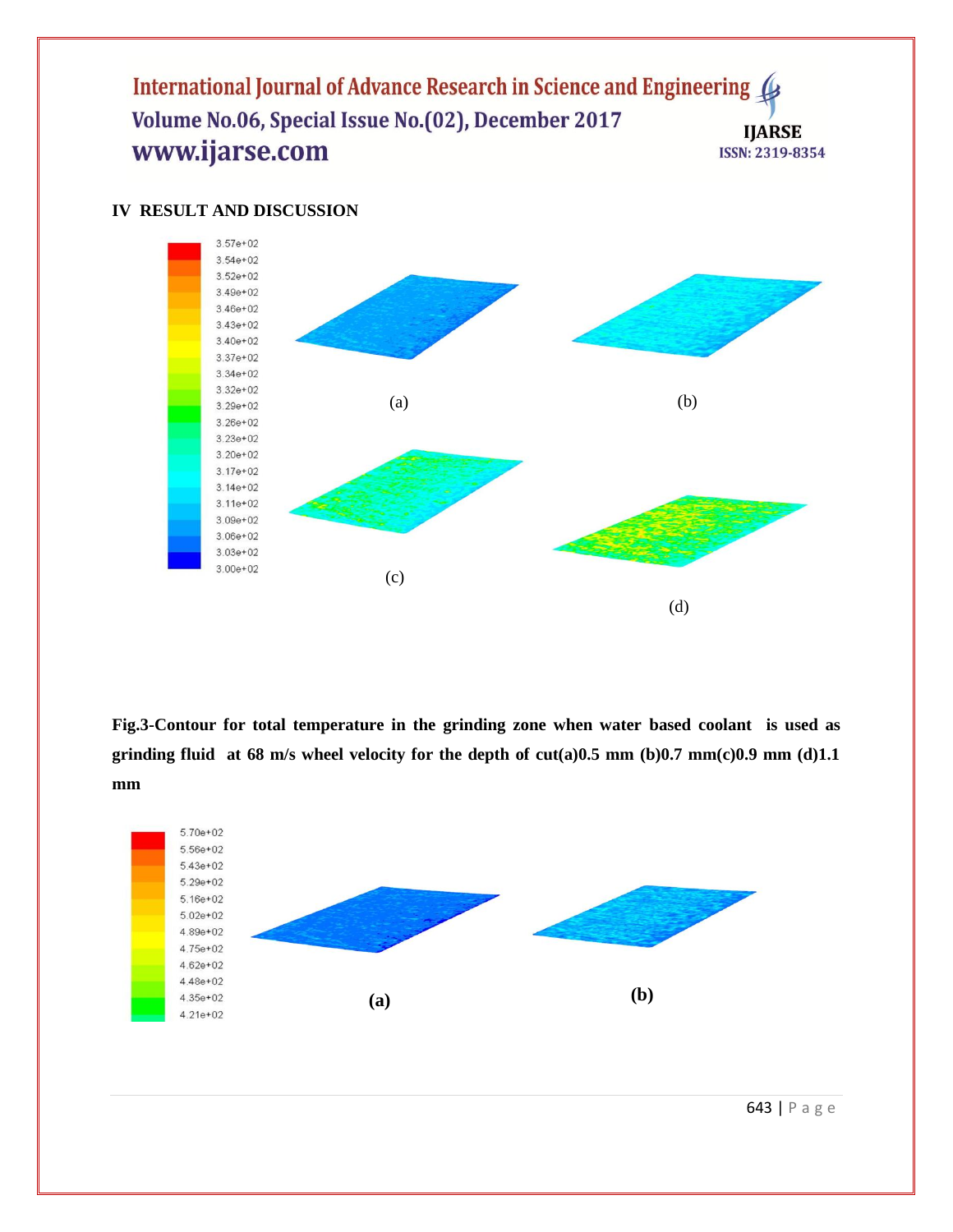International Journal of Advance Research in Science and Engineering 4 Volume No.06, Special Issue No.(02), December 2017 **IIARSE** www.ijarse.com **ISSN: 2319-8354** 



**Fig.4-Contour for total temperature in the grinding zone when kerosene oil is used as grinding fluid at 68 m/s wheel velocity for the depth of cut(a) 0.5 mm(b)0.7 mm(c) 0.9 mm (d) 1.1 mm**



#### **Fig.5- Effect of depth of cut on grinding temperature when the grinding wheel velocity is 68m/s**

Figures 3and 4 represent the contour of total temperature in the grinding zone when water and kerosene oil are used as grinding fluid respectively.It is seen that on increasing the depth of cut maximum grinding temperature is increased in case of both fluids. It is also observed that on increasing depth of cut non uniformity of temperature distribution on work piece surface is increased. When the depth of cut increases, the area of heat zone also increases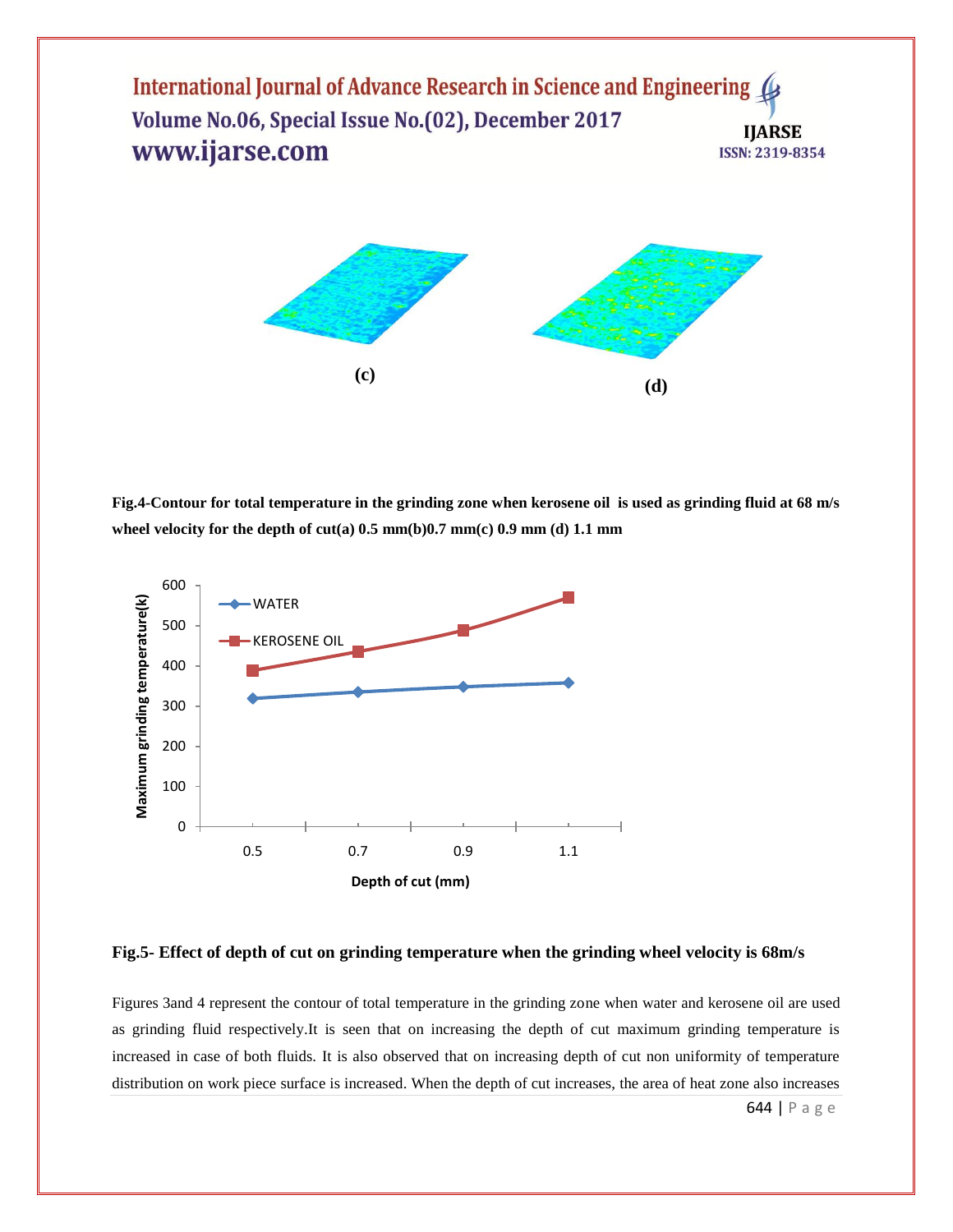#### International Journal of Advance Research in Science and Engineering ( Volume No.06, Special Issue No.(02), December 2017 **IIARSE** www.ijarse.com **ISSN: 2319-8354**

hence maximum grinding temperature is also increased. The maximum grinding temperature in case of water is less than kerosene oil because of its better thermal properties. Water based coolants have high specific heat, high thermal conductivity. Due to these properties water based coolants have higher cooling capacity.

# **V CONCLUSIONS**

The numerical simulation studies in this paper exhibit the thermal performance of abrasive grinding. The water based coolants have higher cooling capacity. The maximum grinding temperature increases with increase in depth of cut due to increase in heat zone area. A good grinding fluid must have higher specific heat, higher conductivity, higher density and lower viscosity. If the necessity of higher cooling required then water based coolants can be used but higher maintenance cost is required in case of using water based coolants. The main advantage of oil based coolants that it can also serve as better lubricant.

## **REFERENCES**

- [1] Malkin, S., and Anderson, R. B., 1974, "Thermal Aspects of Grinding: Part 1: Energy Partition," "Part 2: Surface Temperature and Workpiece Burn,"" ASME J. Eng. Ind., 96, pp. 1177–1191.
- [2] Lavine, A. S., and Jen, T. C., 1991, ""Thermal Aspects of Grinding: Heat Transfer to Workpiece, Wheel, and Fluid,"" ASME J. Heat Transfer, 113, pp. 296–303.
- [3] Stefan Mihic, Sorin Cioc, Ioan Marinescu and Michael Weismiller, "Detailed Study of Fluid Flow and Heat Transfer in the Abrasive Grinding Contact Using Computational Fluid Dynamics Methods",Journal of Manufacturing Science and Engineering,ASME,2013, vol. 135/041002-1.
- [4] W.B.Rowe, M.N.Morgan, S.C.E.Black and B.Mills, "A simplified approach to control of thermal damage in grinding" CRIR Manufacturing Technology, Vol 45, pp 299-302.
- [5] E. Brinksmeier, C. Heinzel, M. Wittmann, "Friction, Cooling and Lubrication in Grinding,", Annals of the ClRP Vol. 48/2/1999
- [6] Lavine A.S., Marios D. Demetriou," Thermal Aspects of Grinding: The Case of Upgrinding" Journal of manufacturing science and Engineering ,ASME, 2000, Vol. 122 /605
- [7] M.N. Morgan, A.R. Jackson, H. Wua, V. Baines-Jones, A. Batako, W.B. Rowe, "Optimisation of fluid application in grinding", CIRP Annals – Manufacturing Technology 57 (2008) 363-366.